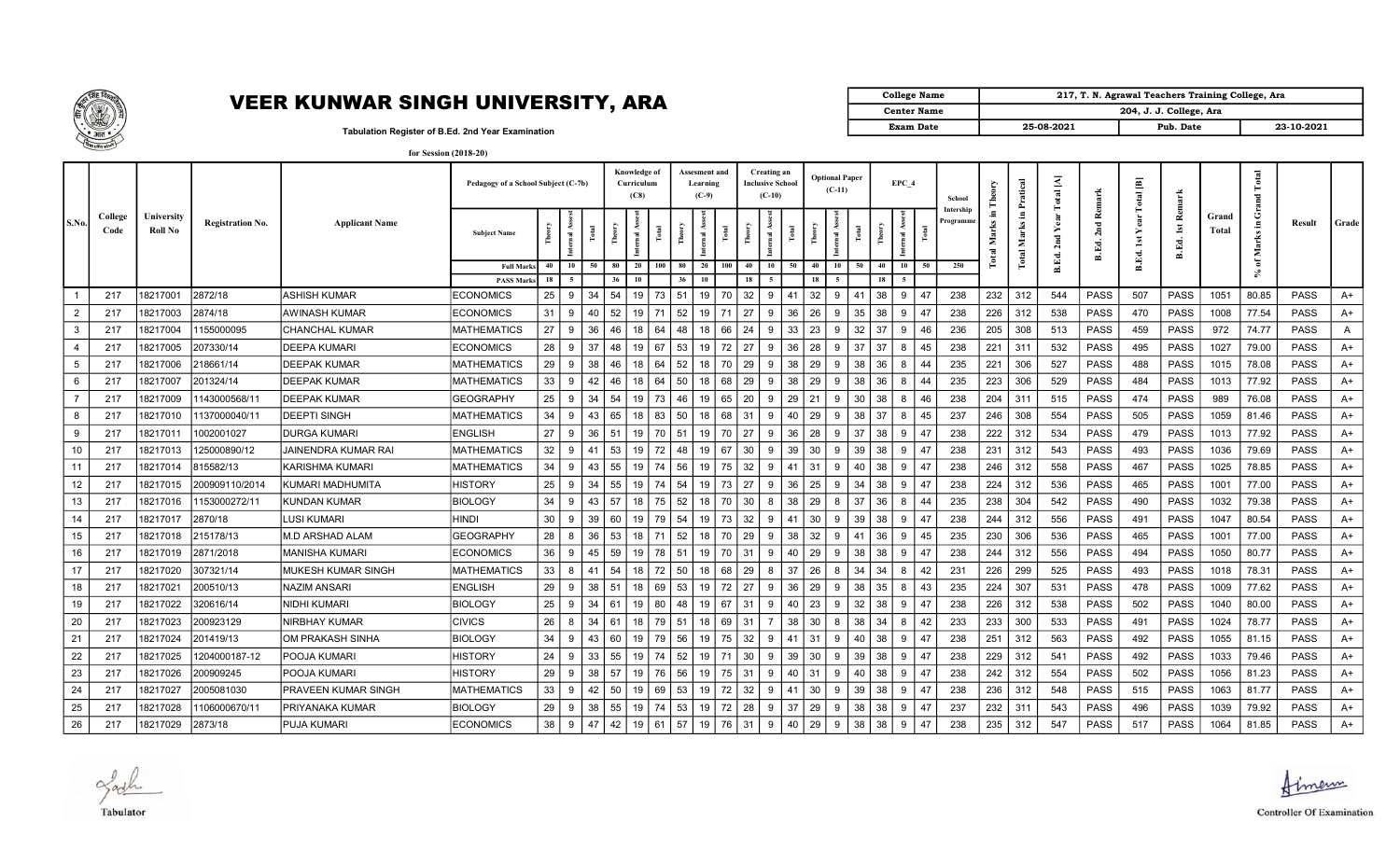

## VEER KUNWAR SINGH UNIVERSITY, ARA

| College Name       |            | 217, T. N. Agrawal Teachers Training College, Ara |            |
|--------------------|------------|---------------------------------------------------|------------|
| <b>Center Name</b> |            | 204, J. J. College, Ara                           |            |
| <b>Exam Date</b>   | 25-08-2021 | Pub. Date                                         | 23-10-2021 |

Tabulation Register of B.Ed. 2nd Year Examination

|          |                 |                              |                  |                             | Pedagogy of a School Subject (C-7b)    |          |         |          |           | Knowledge of<br>Curriculum<br>(C8) |                      | Assesment and<br>Learning<br>$(C-9)$ |     |          | <b>Creating an</b><br><b>Inclusive School</b><br>$(C-10)$ |    |          | <b>Optional Paper</b><br>$(C-11)$ |                |          | EPC 4          | School    |            | Pratical         | A     | 푼           | 画<br>Total          | ÷                 |                |       |                |          |  |
|----------|-----------------|------------------------------|------------------|-----------------------------|----------------------------------------|----------|---------|----------|-----------|------------------------------------|----------------------|--------------------------------------|-----|----------|-----------------------------------------------------------|----|----------|-----------------------------------|----------------|----------|----------------|-----------|------------|------------------|-------|-------------|---------------------|-------------------|----------------|-------|----------------|----------|--|
| S.No.    | College<br>Code | University<br><b>Roll No</b> | Registration No. | <b>Applicant Name</b>       | <b>Subject Name</b>                    |          | Ř<br>Ē  |          | Ě         | 目                                  | 론                    | -2                                   | 혼   | å        |                                                           | Ĕ  | Ĕ        |                                   | 혼              | 쥍        |                | Programme |            | Э.<br>Marks<br>귱 |       | ∝<br>2nd    | <b>ist</b><br>B.Ed. | ്<br>ist<br>B.Ed. | Grand<br>Total | Marks | Result         | Grade    |  |
|          |                 |                              |                  |                             | <b>Full Marks</b><br><b>PASS Marks</b> | 40<br>18 | 10      | 50       | 80<br>36  | 20<br>10                           | 100<br>80<br>36      | 20<br>10                             | 100 | 40<br>18 | 10<br>-5                                                  | 50 | 40<br>18 | 10                                | 50             | 40<br>18 | 10<br>50       | 250       |            |                  | B.Ed. |             |                     |                   |                | ិ     |                |          |  |
| 27       | 217             | 18217030                     | 1004001035       | RAGHUWANSH MANI             | <b>ENGLISH</b>                         | 26       | 9       | 35       | 50        | 18                                 | 68<br>49             | 19                                   | 68  | 24       | 9                                                         | 33 | 23       | 9                                 | 32<br>37       |          | 9<br>46        | 237       | 209        | 310              | 519   | PASS        | 473                 | <b>PASS</b>       | 992            | 76.31 | <b>PASS</b>    | A+       |  |
| 28       | 217             | 18217032                     | 211120/14        | <b>RAJNISH KUMAR</b>        | <b>MATHEMATICS</b>                     | 34       | 9       | 43       | 59        | 18                                 | 53<br>77             | 19                                   | 72  | 31       | 9                                                         | 40 | 30       | 9                                 | 39<br>37       |          | 9<br>46        | 236       | 244        | 309              | 553   | PASS        | 497                 | <b>PASS</b>       | 1050           | 80.77 | <b>PASS</b>    | A+       |  |
|          | 217             | 18217033                     | 4350340          | İRAKESH KUMAR RAJAK         | <b>ENGLISH</b>                         | 33       | 8       | 41       | 57        | 18                                 | 75 I<br>55           | 18                                   | 73  | 31       | 8                                                         | 39 | 28       |                                   | 36             |          | 8<br>44        | 237       | 240        | 305              | 545   | PASS        |                     | <b>PASS</b>       | 1043           | 80.23 | <b>PASS</b>    | A+       |  |
| 29<br>30 | 217             | 18217034                     | 11015/2004       | RANJAN KUMAR SINGH          | <b>MATHEMATICS</b>                     | 34       | 9       | 43       | 60        | 19                                 | 58<br>79             | 19                                   | 77  | 32       | 9                                                         | 41 | 31       | 8<br>9                            | 36<br>40<br>38 |          | -9             | 238       | 253        | 312              | 565   | <b>PASS</b> | 498<br>524          | <b>PASS</b>       | 1089           | 83.77 | <b>PASS</b>    |          |  |
| 31       | 217             | 18217035                     | 2008091077       | <b>RAVI KUMAR</b>           | <b>MATHEMATICS</b>                     | 32       | 9       | 41       | 51        | 19                                 | 70 52                | 19                                   | 71  | 29       | 9                                                         | 38 | 28       | 9                                 | 37<br>37       |          | 9<br>46        | 236       | 229        | 310              | 539   | <b>PASS</b> | 493                 | <b>PASS</b>       | 1032           | 79.38 | <b>PASS</b>    | A+<br>A+ |  |
| 32       |                 | 18217036                     | 2869/18          | <b>RAVI SINGH</b>           | <b>PSS-17</b>                          |          |         |          | 44        |                                    | 44                   |                                      |     |          |                                                           |    |          |                                   |                |          |                |           | 44         | $\Omega$         | 44    | <b>FAIL</b> | 116                 | FAIL              |                | 12.31 | Fail           | D        |  |
| 33       | 217             |                              |                  |                             | <b>HISTORY</b>                         | 27       | 9       | 36       | 52        |                                    | $\vert$ 50<br>71     |                                      | 69  |          |                                                           |    | 28       |                                   | 37<br>38       |          | 9<br>47        | 238       | 223        | 312              | 535   | PASS        | 517                 | <b>PASS</b>       | 160<br>1052    | 80.92 | <b>PASS</b>    |          |  |
|          | 217             | 18217037                     | 1002000907       | <b>REENA KUMARI</b>         |                                        |          |         |          |           | 19                                 |                      | 19                                   |     | 28       | 9                                                         | 37 |          | 9                                 |                |          |                |           |            |                  |       |             |                     |                   |                |       |                | A+       |  |
| 34       | 217             | 18217038                     | 200878/14        | <b>RITU SHARMA</b>          | <b>CIVICS</b>                          | 27       | 9<br>9. | 36<br>37 | -50<br>60 | 19<br>19                           | 53<br>69<br>53<br>79 | 19                                   | 72  | 29       | 9<br>9                                                    | 38 | 28       | -9                                | 37<br>38<br>37 |          | -9<br>47<br>9  | 238       | 225<br>236 | 312<br>311       | 537   | PASS        | 517                 | <b>PASS</b>       | 1054           | 81.08 | <b>PASS</b>    | A+       |  |
| 35       | 217             | 18217039                     | 2009031293       | <b>RUPENDRA KUMAR</b>       | <b>CIVICS</b>                          | 28       |         | 40       |           |                                    |                      | 19                                   | 72  | 29       | 9                                                         | 38 | 28       | 9                                 | 38             |          | 47<br>47<br>9  | 237       |            |                  | 547   | PASS        | 501                 | <b>PASS</b>       | 1048           | 80.62 | <b>PASS</b>    | A+       |  |
| 36       | 217             | 18217041                     | 155000182/11     | <b>SANITA KUMARI</b>        | <b>MATHEMATICS</b>                     | 31       | 9       |          | 57        | 19                                 | 54<br>76             | 19                                   | 73  | 27       |                                                           | 36 | 29       | 9                                 | 38<br>38       |          |                | 238       | 236        | 312              | 548   | PASS        | 493                 | <b>PASS</b>       | 1041           | 80.08 | <b>PASS</b>    | $A+$     |  |
| 37       | 217             | 18217042                     | 103002459/11     | <b>SAYADA KHATOON</b>       | <b>HISTORY</b>                         | 22       | 8       | 30       | 40        | 18                                 | 58<br>41             | 18                                   | 59  | 24       | 8                                                         | 32 | 26       | 8                                 | 34<br>35       |          | 43<br>-8       | 233       | 188        | 301              | 489   | PASS        | 469                 | <b>PASS</b>       | 958            | 73.69 | <b>PASS</b>    | A        |  |
| 38       | 217             | 18217043                     | 203001552/12     | SHASSANK SHEKHAR            | GEOGRAPHY                              | 31       | 8       | 39       | 52        | 18                                 | 50<br>70             | 18                                   | 68  | -31      | 8                                                         | 39 | 29       |                                   | 37<br>36       |          |                | 234       | 229        | 302              | 531   | <b>PASS</b> | 469                 | PASS              | 1000           | 76.92 | <b>PASS</b>    | A+       |  |
| 39       | 217             | 18217045                     | 204610/14        | <b>SUNIL KUMAR</b>          | <b>GEOGRAPHY</b>                       | 28       | 9       | 37       | 42        | 19                                 | 44<br>61             | 19                                   | 63  | 23       | 9                                                         | 32 | 24       | 9                                 | 33<br>38       |          | <b>q</b><br>47 | 238       | 199        | 312              | 511   | PASS        | 465                 | <b>PASS</b>       | 976            | 75.08 | <b>PASS</b>    | A        |  |
| 40       | 217             | 18217046                     | 255000690/12     | <b>ZAHID ALI</b>            | <b>MATHEMATICS</b>                     | 30       | 9       | 39       | 52 19     |                                    | 59<br>71             | 19                                   | 78  | 33       | 9                                                         | 42 | 30       | 9                                 | 39<br>36       |          | 9<br>45        | 235       | 240        | 309              | 549   | <b>PASS</b> | 459                 | <b>PASS</b>       | 1008           | 77.54 | <b>PASS</b>    | $A+$     |  |
| 41       | 217             | 18217047                     | 508861/13        | PRAKASH PANDEY              | PHYSICS                                | 28       | 9       | 37       | 50        | 19                                 | 54<br>69             | 19                                   | 73  | 32       | 9                                                         | 41 | 30       | 9                                 | 39<br>38       |          | -9             | 238       | 232        | 312              | 544   | PASS        | 501                 | <b>PASS</b>       | 1045           | 80.38 | <b>PASS</b>    | A+       |  |
| 42       | 217             | 18217049                     | 206187/13        | KUMAR RITIWIK DEV           | <b>PHYSICS</b>                         | 23       | 8       | 31       | 44        | 19                                 | 54<br>63             | 18                                   | 72  | 25       | 8                                                         | 33 | 28       |                                   | 37<br>35       |          | 8<br>43        | 234       | 209        | 304              | 513   | PASS        | 484                 | <b>PASS</b>       | 997            | 76.69 | <b>PASS</b>    | A+       |  |
| 43       | 217             | 18217050                     | 16000602/2011    | PRATIMA KUMARI              | <b>PHYSICS</b>                         | 26       | 9       | 35       | 49        | 18                                 | 54<br>67             | 18                                   | 72  | 30       | 9                                                         | 39 | 24       | 9                                 | 33<br>37       |          | 9<br>46        | 235       | 220        | 307              | 527   | PASS        | 495                 | <b>PASS</b>       | 1022           | 78.62 | <b>PASS</b>    | A+       |  |
| 44       | 217             | 18217051                     | 217556/14        | <b>MUKESH KUMAR SINGH</b>   | <b>PHYSICS</b>                         | 27       | 9       | 36       | 46 I      | 19                                 | 65 53                | 19                                   | 72  | 30       | 9                                                         | 39 | 27       | 9                                 | 36<br>38       |          | 9<br>47        | 238       | 221        | 312              | 533   | PASS        | 482                 | <b>PASS</b>       | 1015           | 78.08 | <b>PASS</b>    | A+       |  |
| 45       | 217             | 18217052                     | 315772/13        | <b>PRAKASH KUMAR</b>        | <b>PHYSICS</b>                         | 28       | 8       | 36       | 53        | 18                                 | 55<br>71             | 18                                   | 73  | 32       | 9                                                         | 41 | 30       |                                   | 30<br>36       |          | -9<br>45       | 235       | 234        | 297              | 531   | <b>FAIL</b> | 493                 | <b>PASS</b>       | 1024           | 78.77 | <b>PENDING</b> |          |  |
| 46       | 217             | 18217053                     | 105000130/11     | <b>BIJENDRA KUMAR PAL</b>   | <b>PHYSICS</b>                         | 20       | 9       | 29       | 50        | 19                                 | 69<br>54             | 19                                   | 73  | 25       | 9                                                         | 34 | 22       | 9                                 | 31<br>36       |          | 9<br>45        | 237       | 207        | 311              | 518   | <b>PASS</b> | 477                 | <b>PASS</b>       | 995            | 76.54 | <b>PASS</b>    | A+       |  |
| 47       | 217             | 18217054                     | 200926493/2009   | KUMARI SARITA               | <b>PHYSICS</b>                         | 23       | 8       | 31       | 47        | 18                                 | 52<br>65             | 19                                   | 71  | 34       | 9                                                         | 43 | 29       | 9                                 | 38             | 36       | 9<br>45        | 236       | 221        | 308              | 529   | PASS        | 487                 | <b>PASS</b>       | 1016           | 78.15 | <b>PASS</b>    | A+       |  |
| 48       | 217             | 18217055                     | 207330/14        | <b>ABDUL MOKIT</b>          | <b>CHEMISTRY</b>                       | 26       | 8       | 34       | 46 I      | 18                                 | 53<br>64             | 18                                   | 71  | 23       | 8                                                         | 31 | 22       | 9                                 | 31<br>35       |          | 8<br>43        | 234       | 205        | 303              | 508   | <b>PASS</b> | 495                 | PASS              | 1003           | 77.15 | <b>PASS</b>    | A+       |  |
| 49       | 217             | 18217056                     | 203886/13        | <b>BABLU KUMAR TRIPATHI</b> | <b>CHEMISTRY</b>                       | 25       | 8       | 33       | 51        | 18                                 | 54<br>69             | 18                                   | 72  | 30       | 8                                                         | 38 | 30       |                                   | 30             | 35       | 43<br>8        | 235       | 225        | 295              | 520   | FAIL        | 493                 | <b>PASS</b>       | 1013           | 77.92 | <b>PENDING</b> |          |  |
| 50       | 217             | 18217057                     | 2009021119       | ANISH KUMAR                 | <b>CHEMISTRY</b>                       | 27       |         | 27       | 52        | 18                                 | 59<br>70             | 18                                   | 77  | 34       | 8                                                         | 42 | 29       |                                   | 29             | 35       | 8<br>43        | 234       | 236        | 286              | 522   | FAIL        | 492                 | <b>PASS</b>       | 1014           | 78.00 | <b>PENDING</b> |          |  |
| 51       | 217             | 18217058                     | 202001550/2012   | <b>RAVI BHUSHAN KUMAR</b>   | PHYSICS                                | 21       | 9       | 30       | 56        | 18                                 | 54<br>74             | 18                                   | 72  | 31       | 8                                                         | 39 | 28       |                                   | 28<br>36       |          | 8<br>44        | 234       | 226        | 295              | 521   | FAIL        | 493                 | <b>PASS</b>       | 1014           | 78.00 | <b>PENDING</b> |          |  |
| 52       | 217             | 18217059                     | 212373/13        | SHREEKANT SINGH KUSHWAHA    | <b>PHYSICS</b>                         | 28       | 9       | 37       | 54        | 19                                 | 73 56                | 19                                   | 75  | 30       | 9                                                         | 39 | 30       |                                   | 30<br>38       |          | 9<br>47        | 237       | 236        | 302              | 538   | <b>FAIL</b> | 493                 | <b>PASS</b>       | 1031           | 79.31 | PENDING        |          |  |

Jack Tabulator